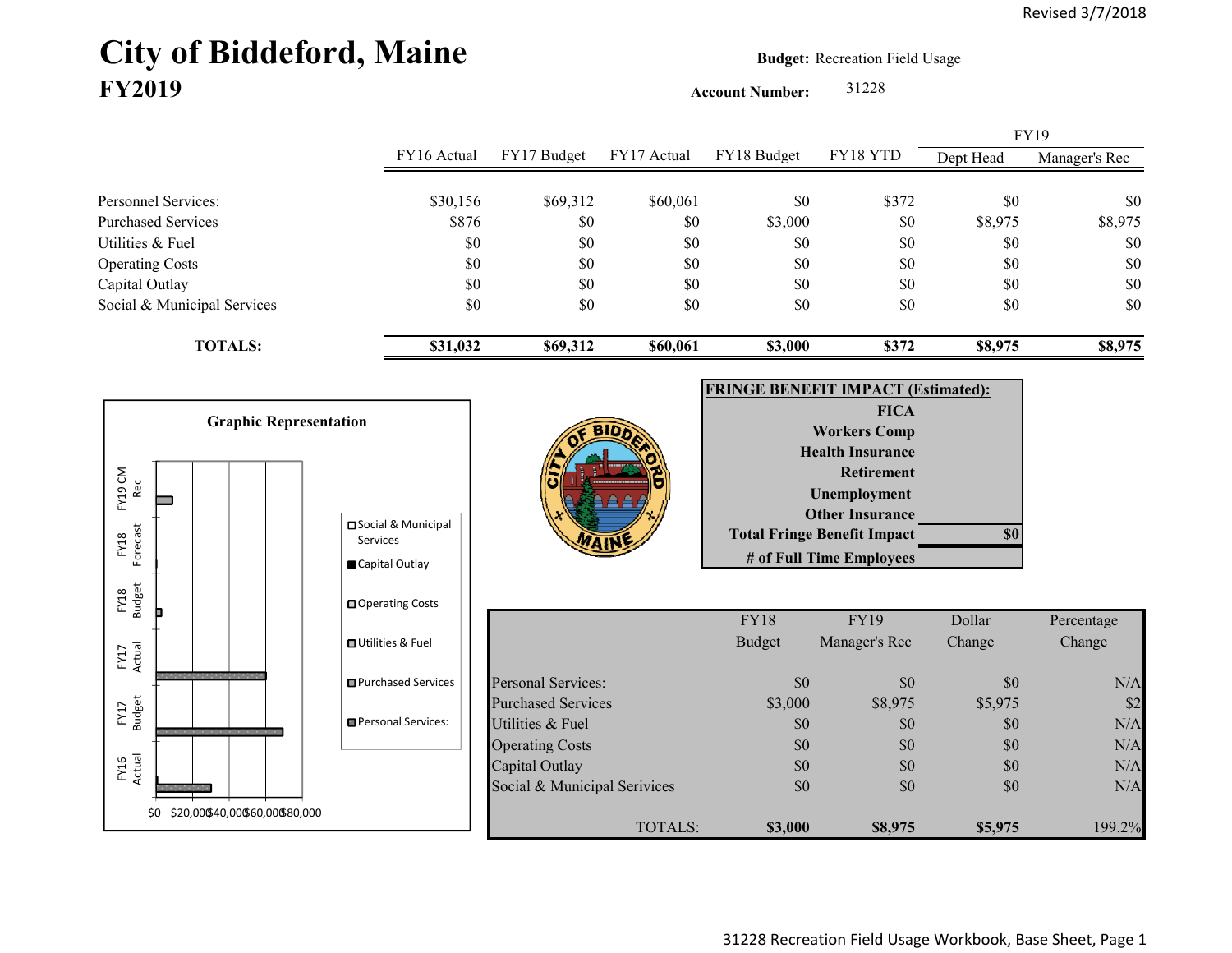## Personnel Services

| Account |                                   | <b>FY16</b> | <b>FY17</b>   | <b>FY17</b> | <b>FY18</b>   | <b>FY18</b>  | <b>FY19</b> |           |
|---------|-----------------------------------|-------------|---------------|-------------|---------------|--------------|-------------|-----------|
| Number  | Description                       | Actual      | <b>Budget</b> | Actual      | Budget        | YTD 02/28/18 | Dept Head   | Mgr's Rec |
|         |                                   |             |               |             |               |              |             |           |
|         | 60105 F-T Employee Wage Exp       | \$19,903    | \$39,106      | \$34,125    | \$0           | \$0          | \$0         | \$0       |
|         | 60111 Overtime Wage Expense       | \$130       | \$0           | \$1,470     | \$0           | \$0          | \$0         | \$0       |
|         | 60201 FICA/Medicare-ER Share Exp  | \$1,520     | \$2,992       | \$2,437     | \$0           | \$0          | \$0         | \$0       |
|         | 60202 MPERS-Employer Share Exp    | \$137       | \$0           | \$3,382     | \$0           | \$0          | \$0         | \$0       |
|         | 60203 457 Plan-Employer Share Exp | \$890       | \$3,480       | \$0         | \$0           | \$0          | \$0         | \$0       |
|         | 60210 HPHC Ins Employer Share Ex  | \$6,047     | \$21,417      | \$16,589    | \$0           | \$0          | \$0         | \$0       |
|         | 60212 S-T Disability ER Share Exp | \$37        | \$111         | \$92        | \$0           | \$0          | \$0         | \$0       |
|         | 60216 Delta Dental ER Share       | \$0         | \$0           | \$0         | \$0           | \$0          | \$0         | \$0       |
|         | 60217 RHSA Plan ER Share          | \$0         | \$780         | \$540       | \$0           | \$0          | \$0         | \$0       |
|         | 60370 Workers Comp Insurance Exp  | \$1,493     | \$1,426       | \$1,426     | \$0           | \$372        | \$0         | \$0       |
| Totals  |                                   | \$30,156    | \$69,312      | \$60,061    | \$0           | \$372        | \$0         | \$0       |
|         | <b>Purchased Services</b>         |             |               |             |               |              |             |           |
| Account |                                   | FY16        | <b>FY17</b>   | <b>FY17</b> | <b>FY18</b>   | <b>FY18</b>  | FY19        |           |
| Number  | Description                       | Actual      | <b>Budget</b> | Actual      | <b>Budget</b> | YTD 02/28/18 | Dept Head   | Mgr's Rec |
|         | 60365 Recreation Programs Expense | \$876       | \$0           | \$0         | \$3,000       | \$0          | \$8,975     | \$8,975   |
| Totals  |                                   | \$876       | \$0           | \$0         | \$3,000       | \$0          | \$8,975     | \$8,975   |